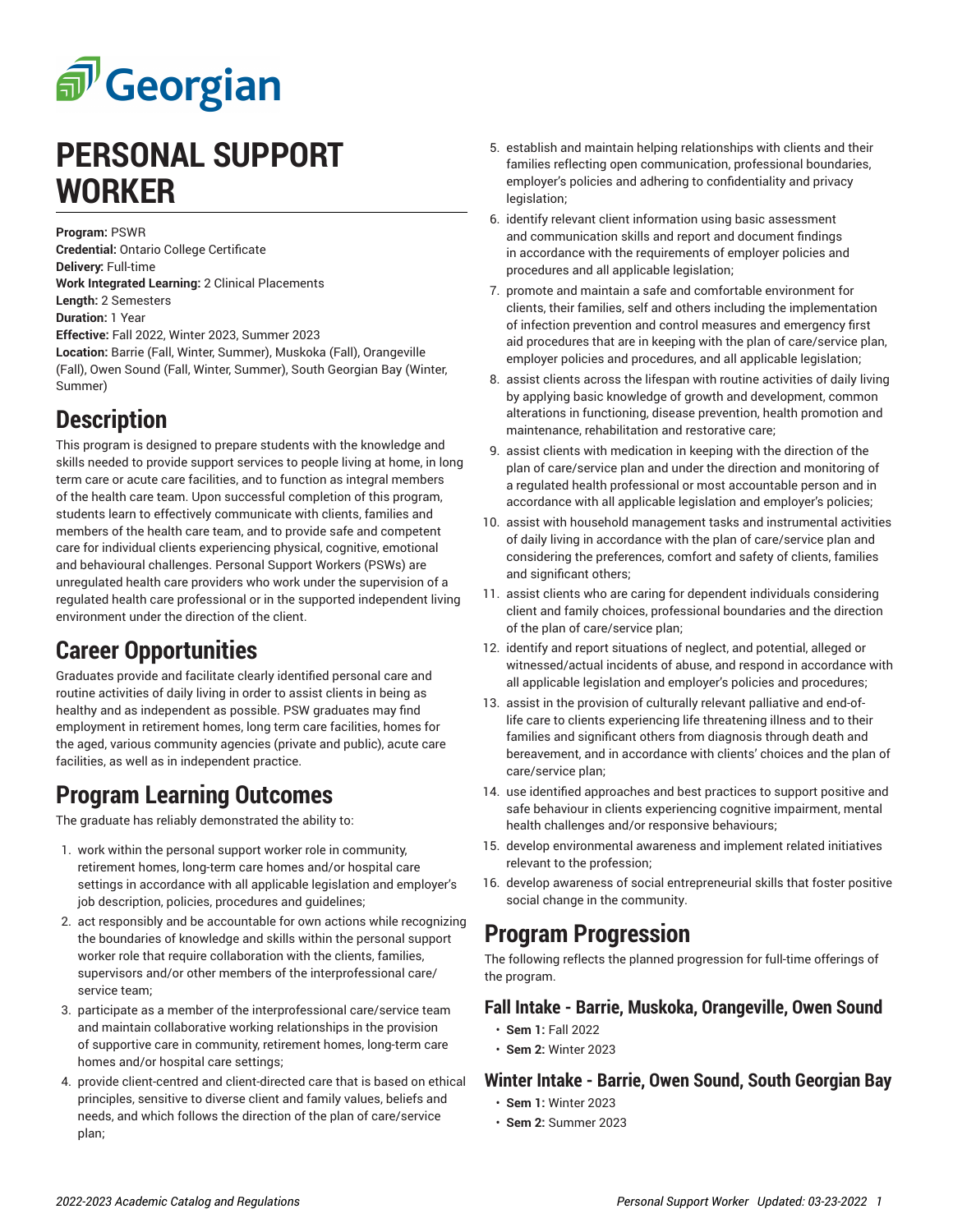

#### **Summer Intake - Barrie, Owen Sound, South Georgian Bay**

- **Sem 1:** Summer 2023
- **Sem 2:** Fall 2023

## **Articulation**

A number of articulation agreements have been negotiated with universities and other institutions across Canada, North America and internationally. These agreements are assessed, revised and updated on a regular basis. Please contact the program co-ordinator for specific details if you are interested in pursuing such an option. Additional information can be found on our website at [http://](http://www.georgiancollege.ca/admissions/credit-transfer/) [www.georgiancollege.ca/admissions/credit-transfer/](http://www.georgiancollege.ca/admissions/credit-transfer/)

#### **Admission Requirements**

OSSD or equivalent with

• Grade 12 English (C or U)

Mature students, non-secondary school applicants (19 years or older), and home school applicants may also be considered for admission. Eligibility may be met by applicants who have taken equivalent courses, upgrading, completed their GED, and equivalency testing. For complete details refer to: [www.georgiancollege.ca/admissions/academic](http://www.georgiancollege.ca/admissions/academic-regulations/)[regulations/ \(http://www.georgiancollege.ca/admissions/academic](http://www.georgiancollege.ca/admissions/academic-regulations/)[regulations/\)](http://www.georgiancollege.ca/admissions/academic-regulations/)

Applicants who have taken courses from a recognized and accredited post-secondary institution and/or have relevant life/learning experience may also be considered for admission; refer to the Credit Transfer Centre website for details:

[www.georgiancollege.ca/admissions/credit-transfer/](http://www.georgiancollege.ca/admissions/credit-transfer/) ([http://](http://www.georgiancollege.ca/admissions/credit-transfer/) [www.georgiancollege.ca/admissions/credit-transfer/](http://www.georgiancollege.ca/admissions/credit-transfer/))

#### **Criminal Reference/Vulnerable Sector Check**

Placement agencies require an up-to-date clear criminal reference check and vulnerable sector check prior to going out on placement. Students should obtain their criminal reference three months prior to placement; checks conducted earlier may not be considered current. As some jurisdictions require longer lead-time for processing, please check with the program coordinator to ensure you allow for sufficient turn-around time. It is the student's responsibility to provide the completed document prior to placement start.

NOTE: Individuals who have been charged or convicted criminally and not pardoned will be prohibited from proceeding to a clinical or work placement.

## **Additional Information**

#### **Clinical Placement Requirements:**

In order to provide quality practicum placements, students will be placed in a variety of agencies in the region serviced by the campus. Students are required to provide their own transportation to and from all clinical placements. Student practicum placements will involve working the same shifts as the PSWs in the practicum agency. For example, day shifts may start as early as 6:00 a.m. and evening shifts may finish at 11:00 p.m.

Applicants must have an up-to-date immunization record in compliance with the Public Hospitals Act. Completion and submission of this record is required during registration in order to ensure your placement in clinical placement facilities.

To be eligible for all practicum placements, students must have:

- a completed Clinical Preparedness Permit current (within 1 year) Level HCP CPR and Standard First Aid on admission to the program. Level HCP CPR must be renewed annually while in the program;
- a current police check including a vulnerable sector screen (see Criminal Reference Check above);
- a record of mask fit test (will be done at the college in semester one). Mask fit testing must be renewed every 2 years.

## **Graduation Requirements**

7 Program Courses

- 2 Professional Practice Courses
- 1 Communications Course
- 1 General Education Course

#### **Graduation Eligibility**

To graduate from this program, the passing weighted average for promotion through each semester, and to graduate is 60%. Additionally, a student must attain a minimum of 50% or a letter grade of P (Pass) or S (Satisfactory) in each course in each semester unless otherwise stated on the course outline.

#### **Program Tracking**

The following reflects the planned course sequence for full-time offerings of the Fall intake of the program. Where more than one intake is offered contact the program co-ordinator for the program tracking.

| Semester 1                                                           |                                              | <b>Hours</b> |
|----------------------------------------------------------------------|----------------------------------------------|--------------|
| Program Courses                                                      |                                              |              |
| <b>BIOL 1014</b>                                                     | The Essential Body                           | 42           |
| <b>PSWR1035</b>                                                      | <b>Professional Foundations</b>              | 42           |
| <b>PSWR1036</b>                                                      | <b>PSW Laboratory Skills</b>                 | 84           |
| <b>PSWR1037</b>                                                      | <b>PSW Community Care</b>                    | 28           |
| <b>PSWR1038</b>                                                      | Palliative Care                              | 28           |
| <b>Communications Course</b>                                         |                                              |              |
| Select 1 course from the communications list during registration.    |                                              | 42           |
| <b>General Education Course</b>                                      |                                              |              |
| Select 1 course from the general education list during registration. |                                              | 42           |
|                                                                      | <b>Hours</b>                                 | 308          |
| Semester <sub>2</sub>                                                |                                              |              |
| <b>Program Courses</b>                                               |                                              |              |
| <b>PSWR 1039</b>                                                     | Health Challenges and Continuing Care        | 42           |
| <b>PSWR1040</b>                                                      | Mental Health Challenges and Continuing Care | 28           |
| <b>Professional Practice Courses</b>                                 |                                              |              |
| <b>PSWR1041</b>                                                      | <b>PSW Professional Practice 1</b>           | 112          |
| <b>PSWR1042</b>                                                      | PSW Professional Practice 2                  | 224          |
|                                                                      | <b>Hours</b>                                 | 406          |
|                                                                      | <b>Total Hours</b>                           | 714          |

## **Graduation Window**

Students unable to adhere to the program duration of one year (as stated above) may take a maximum of two years to complete their credential.